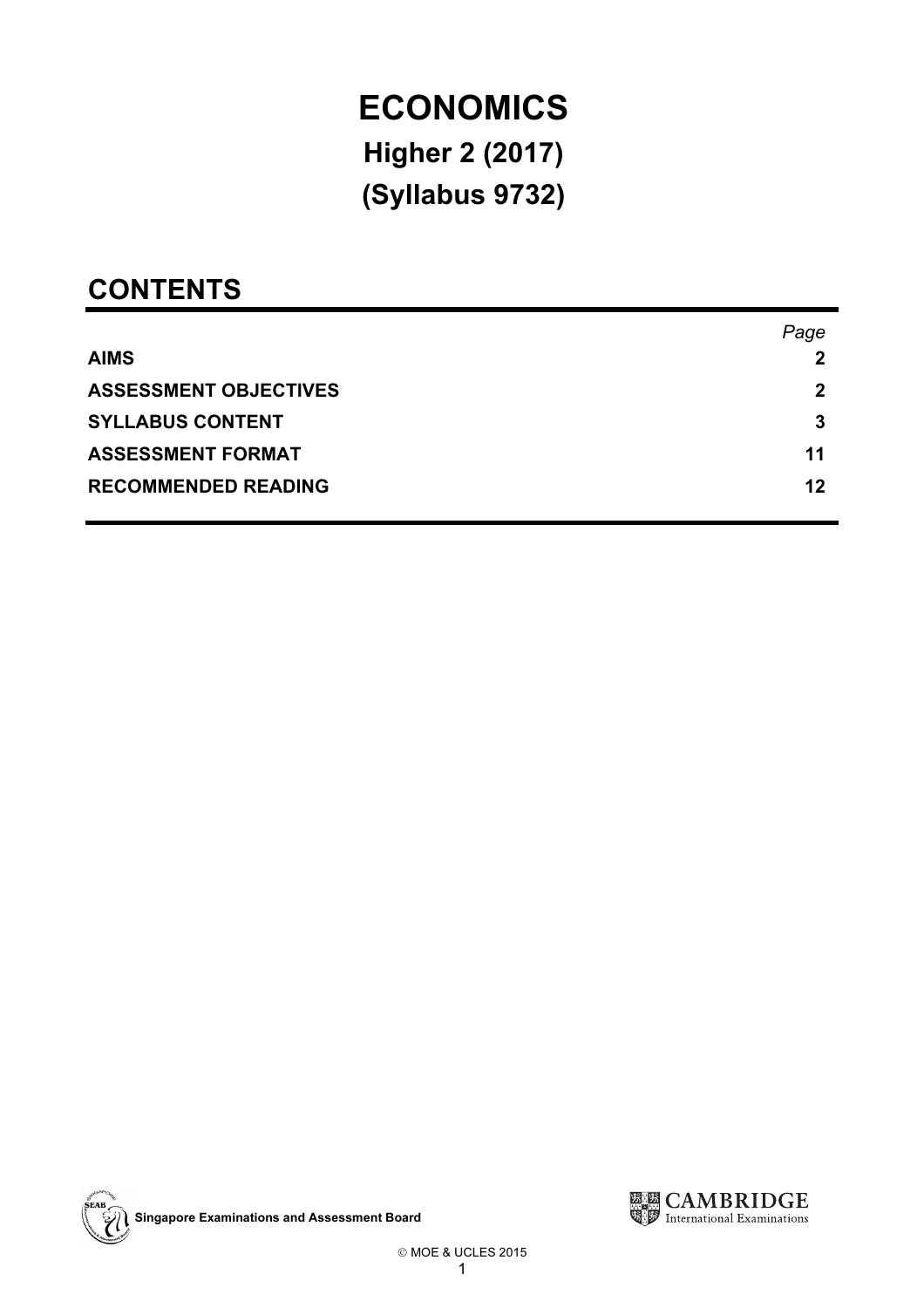# **AIMS** <u>. . . . . . .</u>

The syllabus is intended to provide the basis for a broad understanding of economics. Specifically, the syllabus aims to develop in candidates:

- 1. an understanding of fundamental economic principles, theories and concepts, and of the methods of analysis used by an economist;
- 2. the ability to use the tools of economic reasoning to explain, analyse and resolve economic issues, and evaluate policy decisions;
- 3. the habit of reading critically, from a variety of sources, to gain information about the changing economic activities and policies at the national and international levels;
- 4. the ability to use evidence in making rational arguments in economic context and understand the roles of various economic agents.

# ASSESSMENT OBJECTIVES

Candidates are expected to demonstrate:

Understanding of

- 1. the main concepts, principles and theories employed within the field of economics
- 2. methods of analysis in economics

Ability to

- 3. understand and interpret economic information presented in textual, numerical or graphical form
- 4. select and apply economic concepts and principles to explain and analyse contemporary events at the micro and macro levels
- 5. recognise unstated assumptions
- 6. make interpretations and valid inferences from information presented and evaluate the reliability of information given
- 7. evaluate alternative theoretical explanations and perspectives of economic problems, issues and policy decisions
- 8. organise and communicate economic ideas and arguments in a clear, logical and appropriate form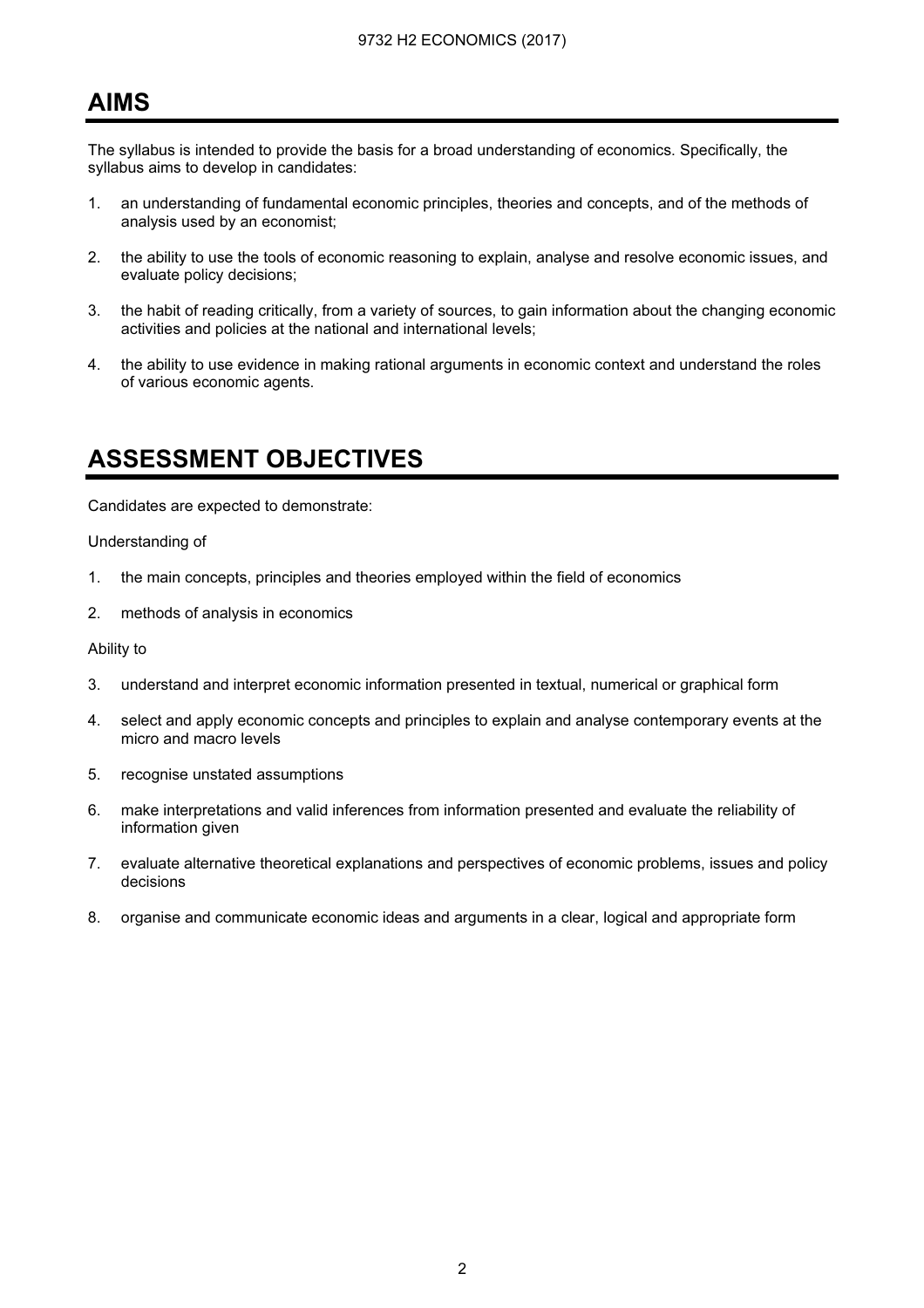# SYLLABUS CONTENT

#### 1. Market System

This theme provides an introduction to the nature of economics and examines the operation of markets for goods and services. It also focuses on how consumers and producers make decisions about the choices they face, recognising that in the market economy, both are motivated by self-interest. Candidates should be able to understand the price mechanism as a means of allocating resources and be able to apply demand and supply analysis to real world situations.

|     | <b>Syllabus Content</b>                                                                                                                                                                                                                                                                                                                                                                                                                                                                        | Candidates should be able to:                                                                                                                                                                                                                                                                                                                                                                                                                                                                                                                                                                                                                                                                                                      |
|-----|------------------------------------------------------------------------------------------------------------------------------------------------------------------------------------------------------------------------------------------------------------------------------------------------------------------------------------------------------------------------------------------------------------------------------------------------------------------------------------------------|------------------------------------------------------------------------------------------------------------------------------------------------------------------------------------------------------------------------------------------------------------------------------------------------------------------------------------------------------------------------------------------------------------------------------------------------------------------------------------------------------------------------------------------------------------------------------------------------------------------------------------------------------------------------------------------------------------------------------------|
| 1.1 | <b>Scarcity, Choice and Opportunity Cost</b>                                                                                                                                                                                                                                                                                                                                                                                                                                                   |                                                                                                                                                                                                                                                                                                                                                                                                                                                                                                                                                                                                                                                                                                                                    |
|     | Scarcity, choice and resource allocation<br>Concept of scarcity<br>$\qquad \qquad -$<br>Inevitability of choices at all levels (individual, firm,<br>$\overline{\phantom{0}}$<br>government) and concept of opportunity cost<br>Applications of concept of opportunity cost<br>Production possibility curve: shape and shifts<br>Ξ.<br>Comparative advantage and exchange<br>—<br>Specialisation and division of labour<br>-<br>Rational decision-making by consumers, firms and<br>government | Explain the problem of limited resources and unlimited wants<br>Explain the concept of opportunity cost and the nature of trade-offs in the allocation of resources<br>using production possibility curve analysis<br>Apply the basic concept of comparative advantage in everyday living and explain its benefits in<br>terms of specialisation, division of labour and exchange<br>Explain that economic agents make decisions to arrive at the best alternative based on their<br>objectives<br>Understand that economic agents weigh the incremental benefits against incremental costs in<br>decision-making<br>[An awareness that equality between Price (P) and Marginal Cost (MC) may not hold in reality is<br>required.] |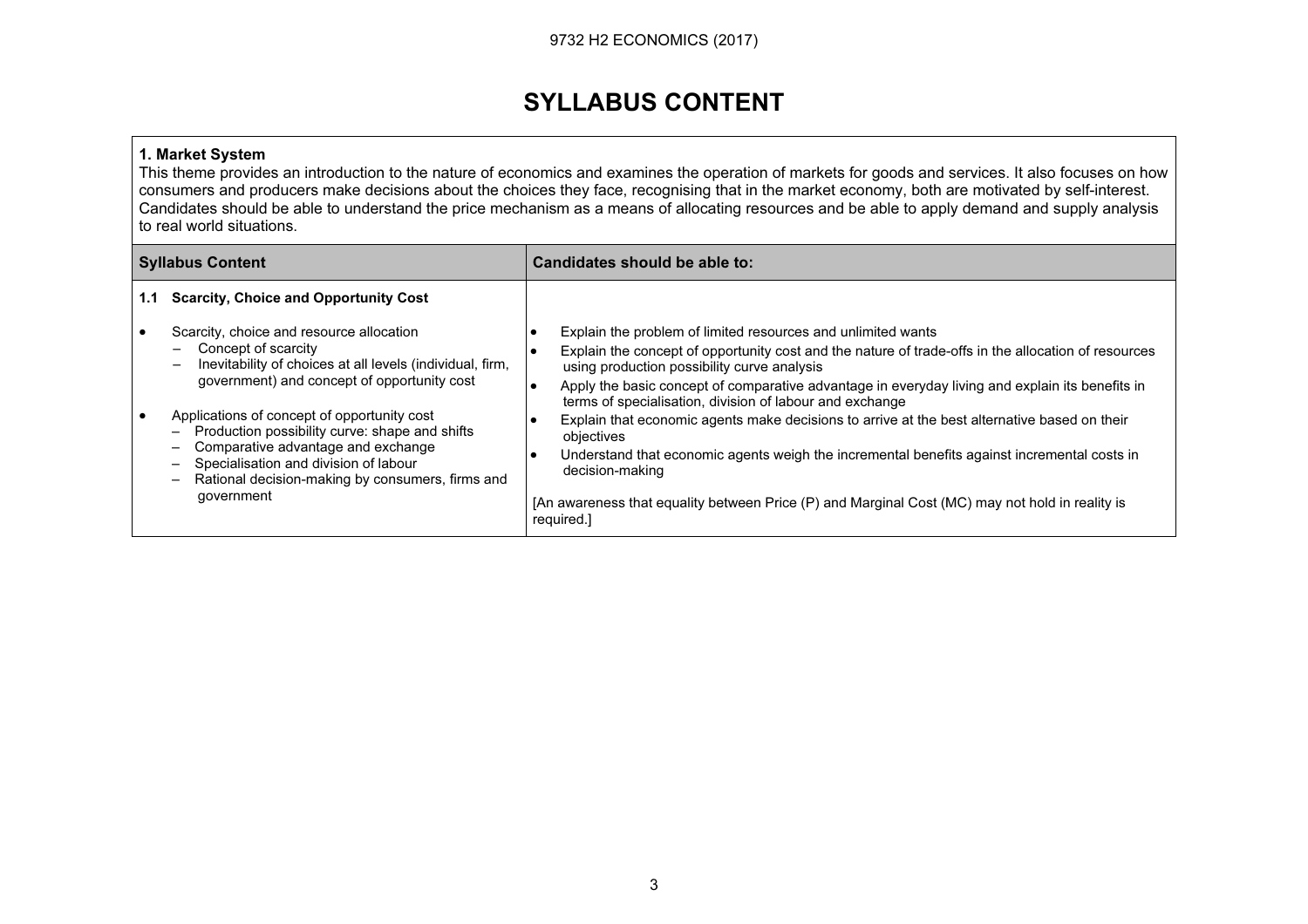|                  | <b>Syllabus Content</b>                                                                                                                                                                                                                                                                                                                 | Candidates should be able to:                                                                                                                                                                                                                                                                                                                                                                                                                                                                                                                                                                                                                                                                                                                                                                     |
|------------------|-----------------------------------------------------------------------------------------------------------------------------------------------------------------------------------------------------------------------------------------------------------------------------------------------------------------------------------------|---------------------------------------------------------------------------------------------------------------------------------------------------------------------------------------------------------------------------------------------------------------------------------------------------------------------------------------------------------------------------------------------------------------------------------------------------------------------------------------------------------------------------------------------------------------------------------------------------------------------------------------------------------------------------------------------------------------------------------------------------------------------------------------------------|
| 1.2 <sub>2</sub> | <b>Resource Allocation in Competitive Markets</b>                                                                                                                                                                                                                                                                                       |                                                                                                                                                                                                                                                                                                                                                                                                                                                                                                                                                                                                                                                                                                                                                                                                   |
|                  | Determinants of demand and supply for goods and<br>services                                                                                                                                                                                                                                                                             | [A broad understanding of why demand curve is generally downward sloping and why supply curve is<br>upward sloping is required. A brief description without numerical illustration will be sufficient.]                                                                                                                                                                                                                                                                                                                                                                                                                                                                                                                                                                                           |
|                  | Determination of equilibrium market prices<br>Role of price mechanism in resource allocation in a<br>market based economy<br>Applications of demand and supply analysis to various<br>markets<br>Concept of elasticity of demand and supply<br>Factors influencing the elasticity of demand and<br>supply in the short-run and long-run | Identify the main influences on demand and supply in product markets<br>[Knowledge of the theoretical derivation of demand and supply curves is not required but the goals of<br>consumers and producers in the market should be made explicit.]<br>Understand that consumers and producers use the marginalist principle in decision-making<br>Apply knowledge of basic model of demand and supply to various markets<br>Understand the significance of demand and supply factors in influencing the price and quantities<br>traded<br>Explain elasticity concepts and its applications e.g. an understanding of why and how changes in<br>prices of a product affect the business sales and revenue<br>[Elasticity characteristics of straight line demand and supply curves are not required.] |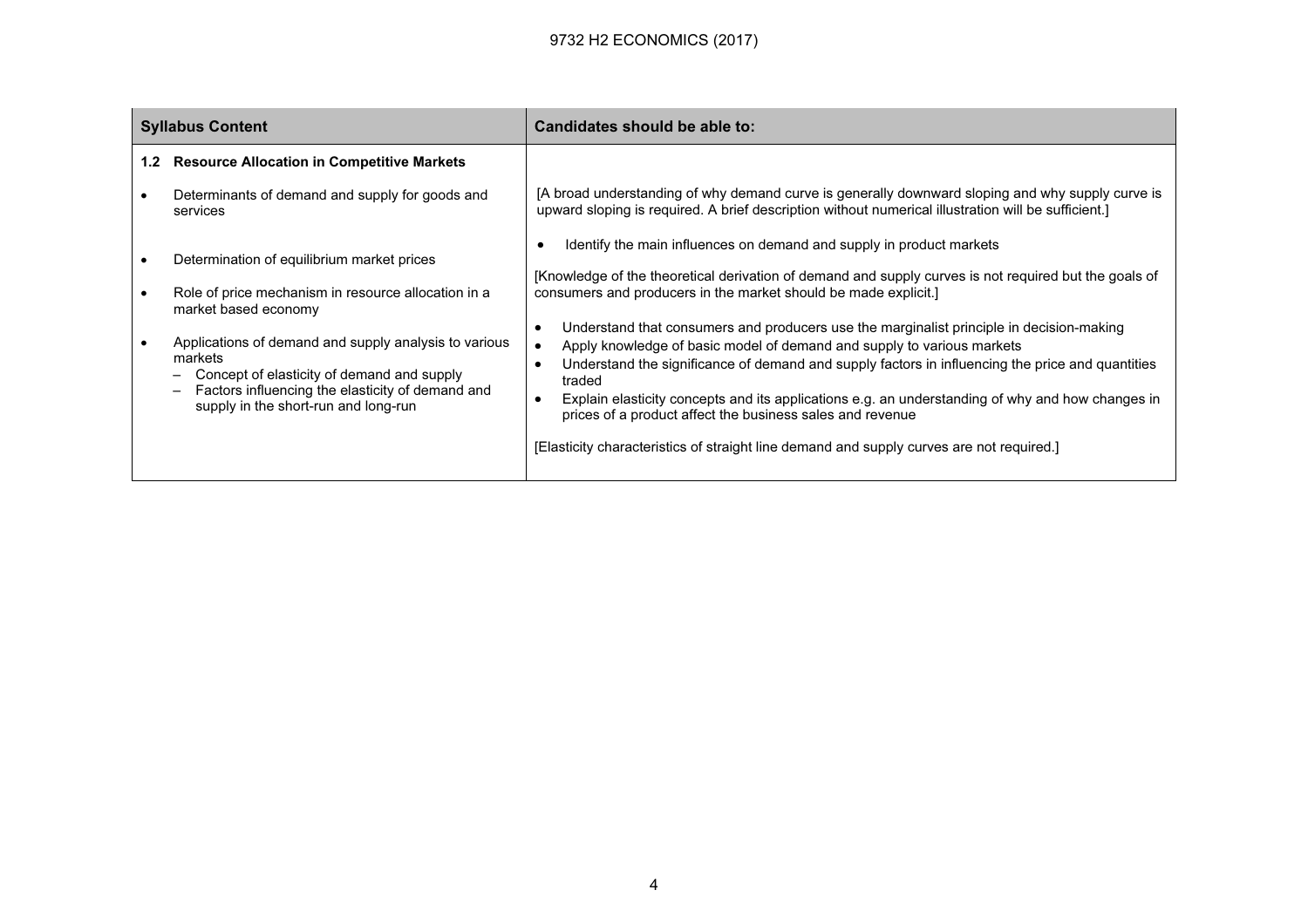|           | <b>Syllabus Content</b>                                                                                                                                                                                                                                                                                                                                                                                                             | Candidates should be able to:                                                                                                                                                                                                                                                                                                                                                                                                                                                                                                                                                                                                                                                                                                                                                                                                                                                                               |  |
|-----------|-------------------------------------------------------------------------------------------------------------------------------------------------------------------------------------------------------------------------------------------------------------------------------------------------------------------------------------------------------------------------------------------------------------------------------------|-------------------------------------------------------------------------------------------------------------------------------------------------------------------------------------------------------------------------------------------------------------------------------------------------------------------------------------------------------------------------------------------------------------------------------------------------------------------------------------------------------------------------------------------------------------------------------------------------------------------------------------------------------------------------------------------------------------------------------------------------------------------------------------------------------------------------------------------------------------------------------------------------------------|--|
|           | 1.3 Firms and How They Operate                                                                                                                                                                                                                                                                                                                                                                                                      |                                                                                                                                                                                                                                                                                                                                                                                                                                                                                                                                                                                                                                                                                                                                                                                                                                                                                                             |  |
| $\bullet$ | Objectives of firms<br>profit maximisation<br>alternative objectives<br>Costs of production<br>short run vs long run<br>fixed cost vs variable cost<br>internal vs external economies of scale                                                                                                                                                                                                                                      | Understand the concept of profit as the difference between total revenue and total cost<br>$\bullet$<br>Understand that firms make price and output decisions based on the marginalist principle<br>$\bullet$<br>[An awareness of other possible objectives of firms is required.]<br>[An understanding of the concepts of Average Revenue (AR), Marginal Revenue (MR), Average Total<br>Cost (ATC) and Marginal Cost (MC) will be sufficient. Concepts on product curves and derivation of<br>the cost curves are not required.]<br>[An understanding that total cost incorporates a necessary minimum economic reward for firms to<br>remain in the market is required.]<br>[An understanding of the significance of variable costs and irrelevance of fixed costs in the pricing and<br>output decisions of firms is required. The diagram to explain short-run shut-down condition is not<br>required.] |  |
| $\bullet$ | Spectrum of market competition<br>features of the different market structures<br>barriers to entry<br>behaviour of firms<br>price discrimination<br>$\circ$<br>price vs non-price competition<br>$\circ$<br>collusion vs competition<br>$\circ$<br>mutual interdependence in the case of<br>$\circ$<br>oligopolies<br>comparison on the basis of productive and<br>allocative efficiency, equity, innovation and<br>consumer choice | Explain the key features of each of the market structures<br>٠<br>Explain how firms compete in the respective market structures based on their features<br>$\bullet$<br>Understand the relevance of barriers to entry in explaining differences between market structures<br>$\bullet$<br>Apply these models in analysing and comparing markets and evaluate their usefulness as<br>$\bullet$<br>explanations of real world competitive behaviour<br>Use the concept of profits to illustrate real world competitive behaviour of firms<br>$\bullet$<br>(in protecting their profits)<br>[The geometrical explanation of the kinked demand curve is not required.]                                                                                                                                                                                                                                          |  |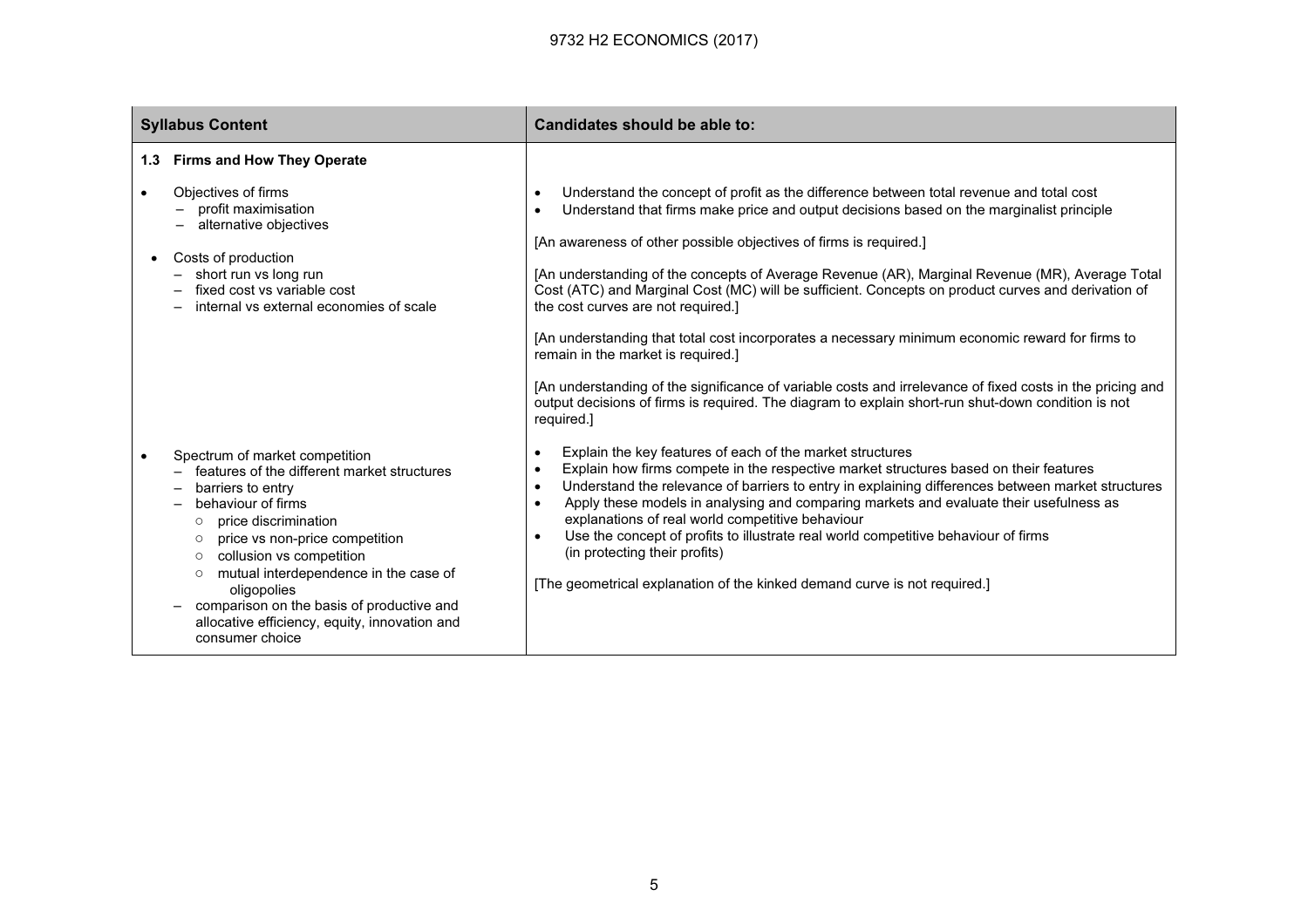#### 2. Market Failure and Government Intervention

 This theme examines the nature of market failure, its causes and possible policy remedies. Candidates should be able to understand why markets may not allocate resources efficiently and the methods of dealing with market failure, together with an evaluation of their effectiveness.

|               | <b>Syllabus Content</b>                                                               | Candidates should be able to:                                                                                                                                                                                                                                                                                                         |  |
|---------------|---------------------------------------------------------------------------------------|---------------------------------------------------------------------------------------------------------------------------------------------------------------------------------------------------------------------------------------------------------------------------------------------------------------------------------------|--|
| 2.1           | <b>Market Failure</b>                                                                 |                                                                                                                                                                                                                                                                                                                                       |  |
|               | Meaning of market failure and efficiency<br>Why markets may not work efficiently      | Analyse why market dominance, imperfect information and immobility of factors of production<br>can lead to inefficiency<br>Understand that externalities exist when there is a divergence between private and social                                                                                                                  |  |
|               | Market imperfections<br>Positive and negative externalities<br>Public and merit goods | costs/benefits<br>Illustrate positive and negative externalities in both production and consumption using simple<br>demand and supply diagrams                                                                                                                                                                                        |  |
|               | Inequalities in the distribution of income and wealth                                 | [An understanding of what is meant by deadweight loss is necessary when discussing market failure.<br>However, the analysis of deadweight loss using the concepts of consumer and producer surplus is<br>not required.]                                                                                                               |  |
| $2.2^{\circ}$ | <b>Government Intervention in the Market</b>                                          |                                                                                                                                                                                                                                                                                                                                       |  |
|               | Rationale for government intervention                                                 | Understand what is meant by a cost-benefit approach in the context of externalities                                                                                                                                                                                                                                                   |  |
|               | Methods by which government intervene in markets and<br>the impact on market outcomes | [Knowledge of the technical methodology of Cost-Benefit Analysis (CBA), including discounting is<br>not required.]                                                                                                                                                                                                                    |  |
|               | Government failure                                                                    | Explain why governments intervene in the markets to correct market failures<br>Examine the various methods by which governments intervene in markets<br>Discuss how governments may create inefficiencies when they intervene in markets due to<br>factors such as political objectives, administrative costs and lack of information |  |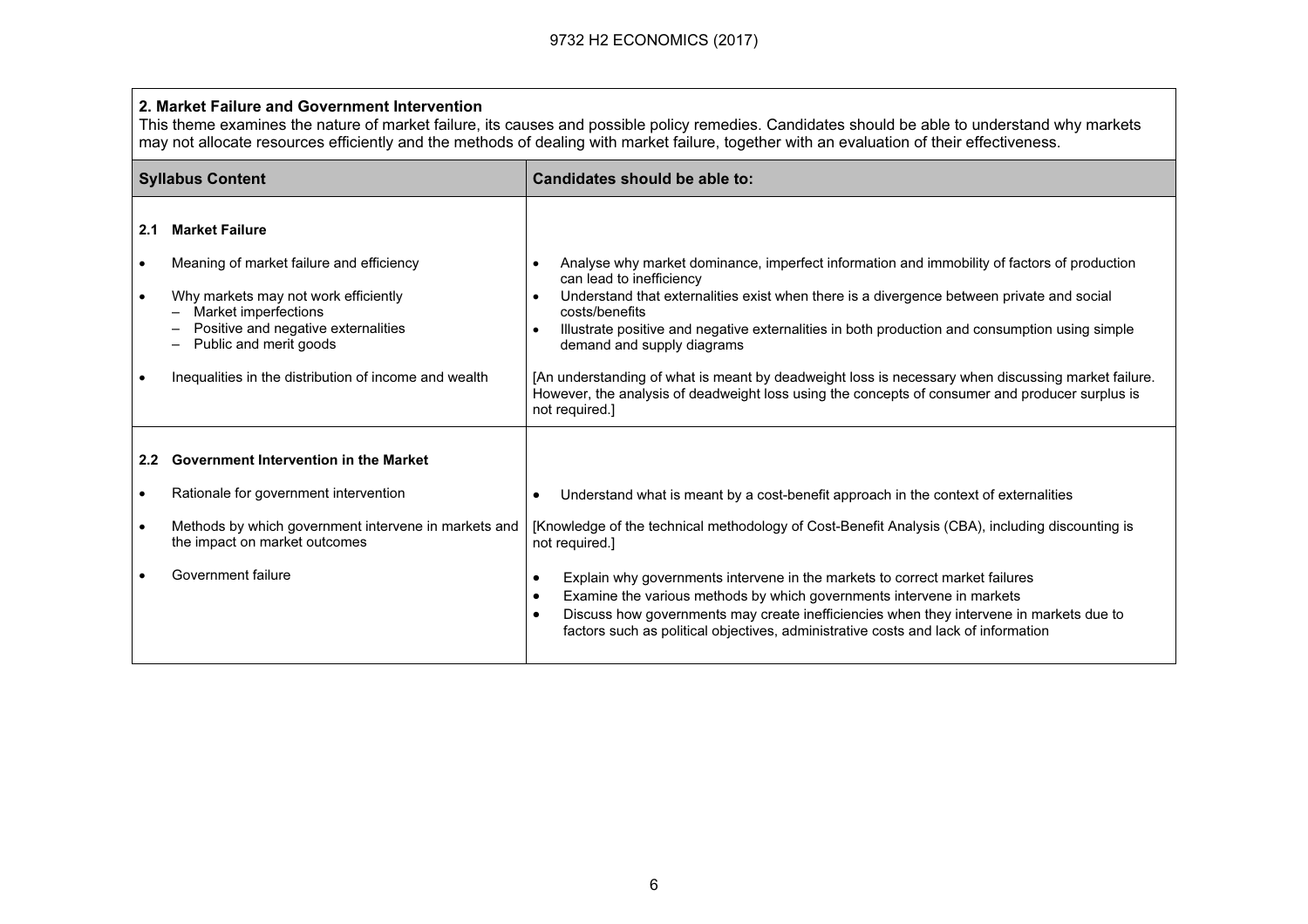#### 3. National and International Economy

This theme provides an introduction to the key indicators of economic performance, the basic AD/AS and AE-Income analysis, and the main objectives and instruments of government policy. Candidates should be able to acquire a good knowledge of recent economic trends and developments in Singapore and the international economy. Candidates should also be able to appreciate the possible underlying causes of these trends and developments and to evaluate the effectiveness of government policies in the light of these events.

| <b>Syllabus Content</b><br>Candidates should be able to: |                                                                                               |                                                                                                                                                                                                                                             |
|----------------------------------------------------------|-----------------------------------------------------------------------------------------------|---------------------------------------------------------------------------------------------------------------------------------------------------------------------------------------------------------------------------------------------|
| 3.1                                                      | <b>Key Economic Indicators</b>                                                                |                                                                                                                                                                                                                                             |
|                                                          | National Income Statistics [Gross Domestic Product<br>(GDP) and Gross National Product (GNP)] | Understand the model of national income as a circular flow involving households, firms,<br>government and the foreign sector<br>Explain the significance of each of the key economic indicators                                             |
|                                                          | Inflation rate<br>Unemployment rate                                                           | Interpret statistical data<br>Use the key indicators to assess the economic performance of an economy, including<br>international comparisons<br>Analyse the limitations of using the indicators to measure economic performance as well as |
|                                                          | Balance of Payments (BOP)                                                                     | standard of living of an economy including international comparison<br>[The construction of Consumer Price Index (CPI) is not required.]                                                                                                    |
|                                                          |                                                                                               | [A broad understanding of the role of foreign direct investment, as a component of BOP, in the<br>Singapore economy is relevant.]                                                                                                           |
|                                                          |                                                                                               | The construction and computation of BOP account is not necessary but candidates should have a<br>broad understanding of the main accounts such as current and capital accounts, and reserves.]                                              |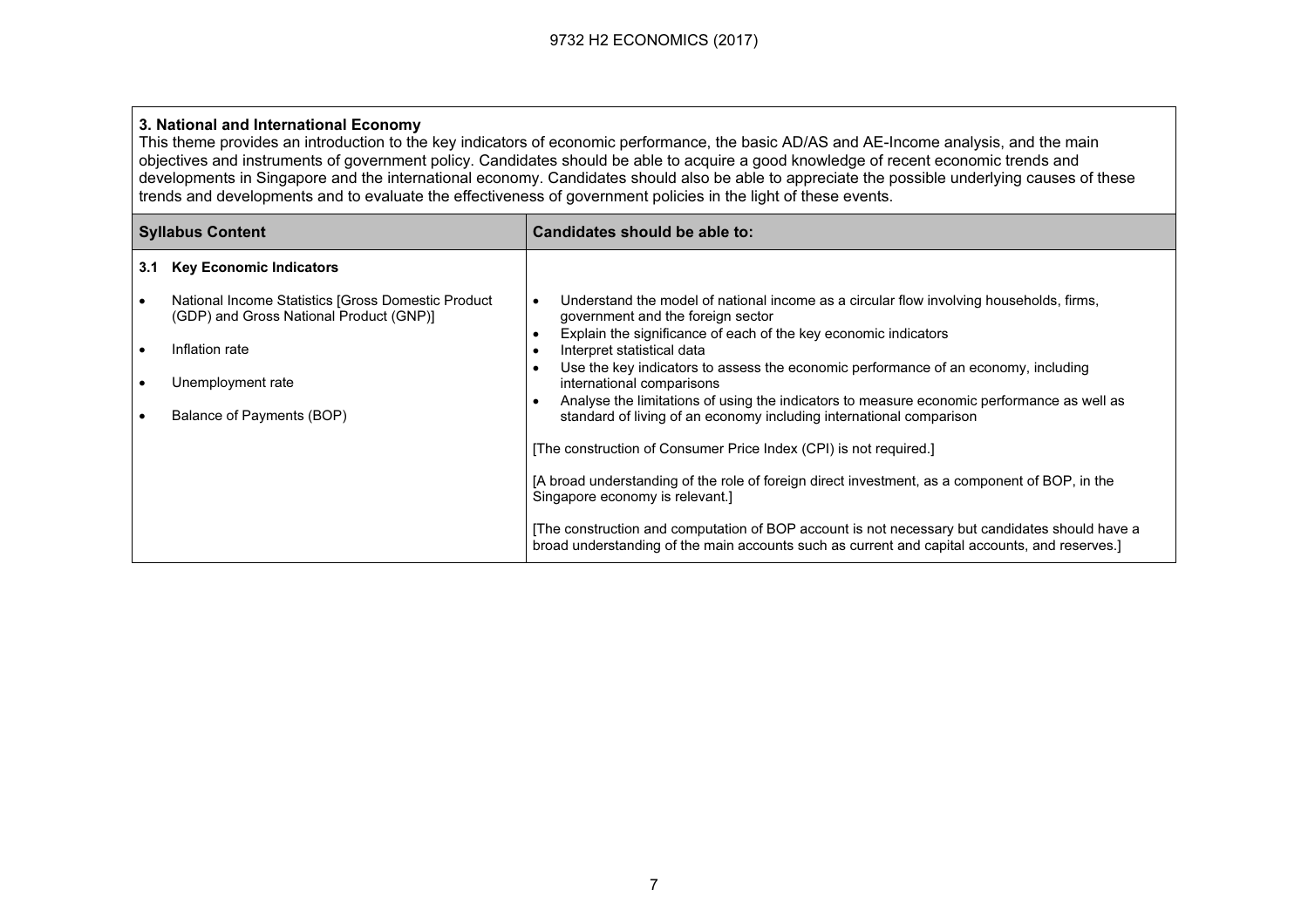|           | <b>Syllabus Content</b>                                                                                                                                                                                                                                                                                                                                                                                                                               | Candidates should be able to:                                                                                                                                                                                                                                                                                                                                                                                                                                                                                                                                                  |
|-----------|-------------------------------------------------------------------------------------------------------------------------------------------------------------------------------------------------------------------------------------------------------------------------------------------------------------------------------------------------------------------------------------------------------------------------------------------------------|--------------------------------------------------------------------------------------------------------------------------------------------------------------------------------------------------------------------------------------------------------------------------------------------------------------------------------------------------------------------------------------------------------------------------------------------------------------------------------------------------------------------------------------------------------------------------------|
|           | 3.2 How the Macroeconomy Works<br>Income and Employment Determination<br>Key determinants of aggregate demand (AD) and<br>$\overline{\phantom{0}}$<br>aggregate supply (AS)<br>Determination of equilibrium level of output and<br>$\overline{\phantom{0}}$<br>price<br>Meaning, components of Aggregate Expenditure<br>$\overline{\phantom{0}}$<br>(AE) and their determinants<br>Income determination using AE-Income approach<br>$\qquad \qquad -$ | Explain what is meant by equilibrium in the macroeconomy using the circular flow of income<br>and how the equilibrium output is determined<br>Explain the Multiplier Effect and recognise its limited effects in the Singapore economy<br>$\bullet$<br>Use AD/AS or AE-Income analysis to determine equilibrium level of output and price<br>$\bullet$                                                                                                                                                                                                                         |
| $\bullet$ | Macroeconomic Aims, Issues and Policies<br>Aims and issues<br>$\overline{\phantom{a}}$<br>Inflation<br>$\circ$<br>Unemployment<br>$\circ$<br>Economic growth<br>$\circ$<br><b>Balance of Payments</b><br>$\circ$                                                                                                                                                                                                                                      | Explain government macroeconomic objectives in relation to inflation, employment, economic<br>growth and the balance of payments<br>Analyse the causes of economic problems in these areas, including the significance of cyclical<br>$\bullet$<br>fluctuations in the level of economic activity, and the economic consequences of failure to<br>achieve these objectives<br>Use AD/AS or AE-Income analysis to illustrate macroeconomic problems in an economy<br>$\bullet$<br>[Labour productivity should be discussed as one of the influences on macroeconomic outcomes.] |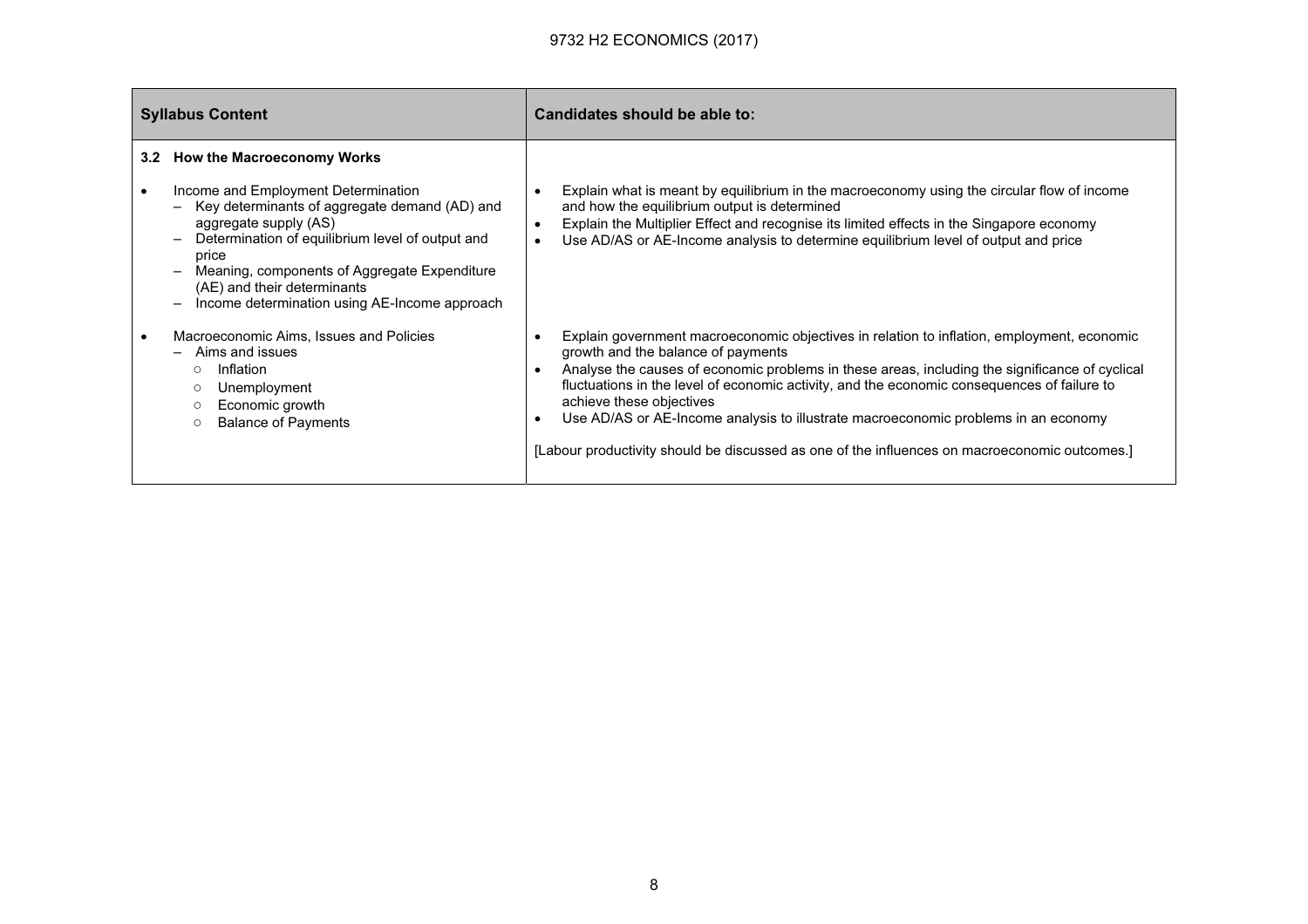| <b>Syllabus Content</b>                                                                                                   | Candidates should be able to:                                                                                                                                                                                                                                                                                                                                                                                                                                                                                                                                                                                                                                                                                                                                                                                                                                                                                                                                                                                                                                                                                                                                                                                                                                                                                                                                                                                                                                                                                                                                                                     |
|---------------------------------------------------------------------------------------------------------------------------|---------------------------------------------------------------------------------------------------------------------------------------------------------------------------------------------------------------------------------------------------------------------------------------------------------------------------------------------------------------------------------------------------------------------------------------------------------------------------------------------------------------------------------------------------------------------------------------------------------------------------------------------------------------------------------------------------------------------------------------------------------------------------------------------------------------------------------------------------------------------------------------------------------------------------------------------------------------------------------------------------------------------------------------------------------------------------------------------------------------------------------------------------------------------------------------------------------------------------------------------------------------------------------------------------------------------------------------------------------------------------------------------------------------------------------------------------------------------------------------------------------------------------------------------------------------------------------------------------|
| Macroeconomic policies<br>Fiscal policy<br>Monetary Policy in the context of Singapore<br>Supply-side policies<br>$\circ$ | Explain how the AD/AS or AE-Income approach may be used to analyse the way fiscal,<br>$\bullet$<br>monetary and supply side policies, can affect the levels of employment, rate of inflation,<br>economic growth and the balance of payments position<br>Define monetary policy in a broader context whereby interest rates and exchange rates are<br>$\bullet$<br>alternative instruments<br>Understand monetary policy framework in a small open economy such as Singapore (i.e.<br>$\bullet$<br>openness to trade and capital flows)<br>Explain objectives of monetary policy (inflation versus growth)<br>Explain Singapore's choice of using exchange rates rather than interest rates as an<br>instrument for its monetary policy<br>Explain the causes and effects of changes in exchange rates and interest rates on the<br>economy<br>[An understanding of the exchange rate as a key indicator for a small open economy like Singapore<br>is required. Introduce the concept of exchange rate as a price of foreign currency linked to balance<br>of payments.]<br>Discuss the possible conflicts in government objectives and the links between macroeconomic<br>$\bullet$<br>problems and their inter-relatedness<br>Evaluate the effectiveness of government's macroeconomic policies using the AD/AS approach<br>or AE-Income approach, especially with reference to the Singapore economy<br>[Interest rate determination and graphical illustration of the transmission mechanism are not<br>required. A descriptive explanation of how monetary policy works will be sufficient. |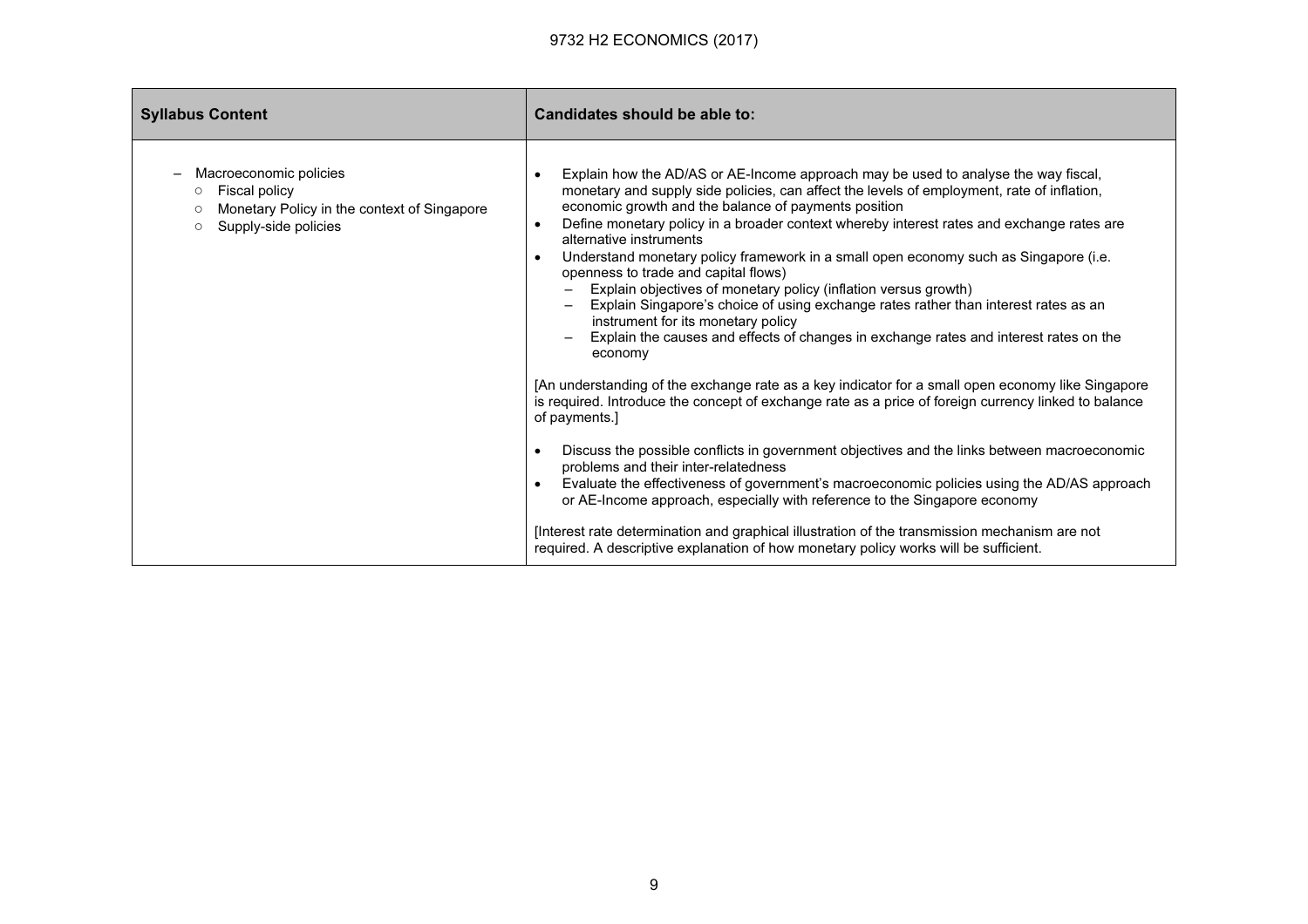| <b>Syllabus Content</b> |                                                                                                                                                                                 | Candidates should be able to:                                                                                                                                                                                                                                                                                                                                                                                                                                                                                                 |
|-------------------------|---------------------------------------------------------------------------------------------------------------------------------------------------------------------------------|-------------------------------------------------------------------------------------------------------------------------------------------------------------------------------------------------------------------------------------------------------------------------------------------------------------------------------------------------------------------------------------------------------------------------------------------------------------------------------------------------------------------------------|
| 3.3                     | <b>International Economics</b>                                                                                                                                                  |                                                                                                                                                                                                                                                                                                                                                                                                                                                                                                                               |
|                         | Benefits from trade                                                                                                                                                             | Explain the gains from international trade using the concept of comparative advantage                                                                                                                                                                                                                                                                                                                                                                                                                                         |
|                         | General pattern of trade between Singapore and the<br>rest of the world.<br>Free trade and barriers to trade<br>Globalisation and capital flows<br>Free Trade Agreements (FTAs) | [Theory of absolute advantage is not required.]<br>Use demand and supply analysis to explain pattern of trade between countries<br>Explain Singapore's pattern of trade with the rest of the world and recent developments (e.g.<br>FTAs)<br>Explain why protectionism exists<br>Explain the trend towards globalisation and examine its impact on trade in goods, capital flows<br>and international movement of labour<br>[An awareness of the role of World Trade Organisation (WTO) in promoting free trade is required.] |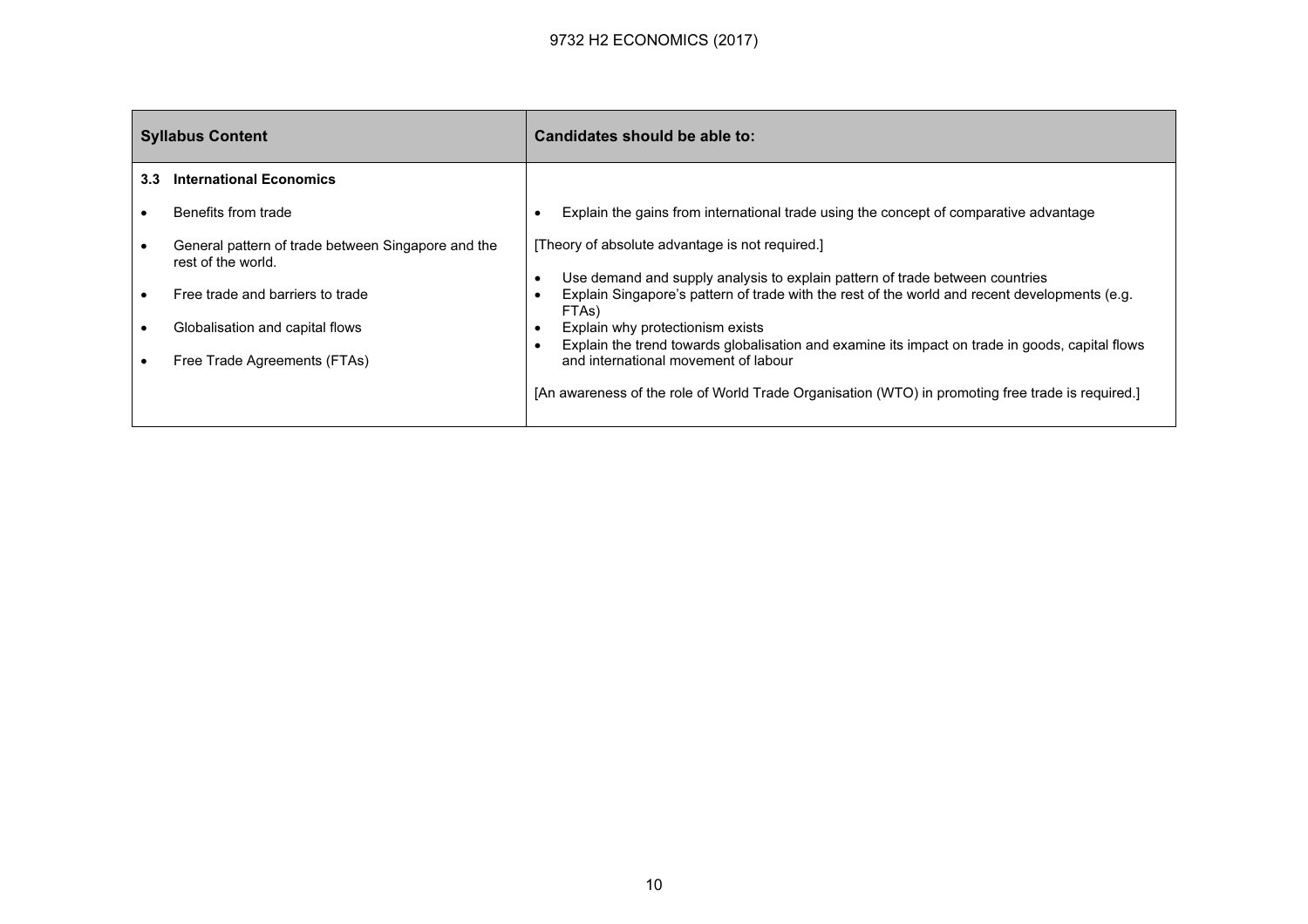# ASSESSMENT FORMAT

The assessment format for the H2 syllabus comprises 2 papers:

|                                               | H <sub>2</sub> Economics (4 hours 30 minutes) (100%)                                                                                                                                                                                                                                                                                                                                                                                                                                                                                                                                                                                                                                                                                                                                                                                                                    |
|-----------------------------------------------|-------------------------------------------------------------------------------------------------------------------------------------------------------------------------------------------------------------------------------------------------------------------------------------------------------------------------------------------------------------------------------------------------------------------------------------------------------------------------------------------------------------------------------------------------------------------------------------------------------------------------------------------------------------------------------------------------------------------------------------------------------------------------------------------------------------------------------------------------------------------------|
| Paper 1<br>$2$ hrs 15 min<br>(40%)            | <b>Case Study Questions</b><br>Candidates will be given 2 sets of questions based on 2 condensed write-ups of about 2-3 pages each on a multi-faceted economic issue or policy<br>decision, including a set of data. Questions pertaining to each of the cases will comprise data response type questions based on quantitative data<br>and higher order type questions which will require candidates to apply economic principles in analysing, synthesising, evaluating or solving the<br>economic problem. Each set of case study questions will consist of 20% of the total marks, of which 8% of this will be allocated to data response<br>type questions and 12% will be allocated to higher order type questions. Candidates may also be asked to assume a role in resolving the<br>economic problem of the case.<br>Each set of questions will carry 30 marks. |
| Paper <sub>2</sub><br>$2$ hrs 15 min<br>(60%) | <b>Essay Questions</b><br>Candidates are required to answer a total of 3 essay questions. They are required to answer at least one question each from Section A and<br>Section B. The third question can be chosen from either section.<br>Each question will carry 25 marks.<br>Section A<br>Three essay questions focusing mainly on microeconomics. Candidates must answer at least one question from this section.                                                                                                                                                                                                                                                                                                                                                                                                                                                  |
|                                               | Section B<br>Three essay questions focusing mainly on macroeconomics. Candidates must answer at least one question from this section.                                                                                                                                                                                                                                                                                                                                                                                                                                                                                                                                                                                                                                                                                                                                   |

#### Note:

Paper 1 and Paper 2, taken as a whole, should incorporate a good balance of questions on microeconomics and macroeconomics.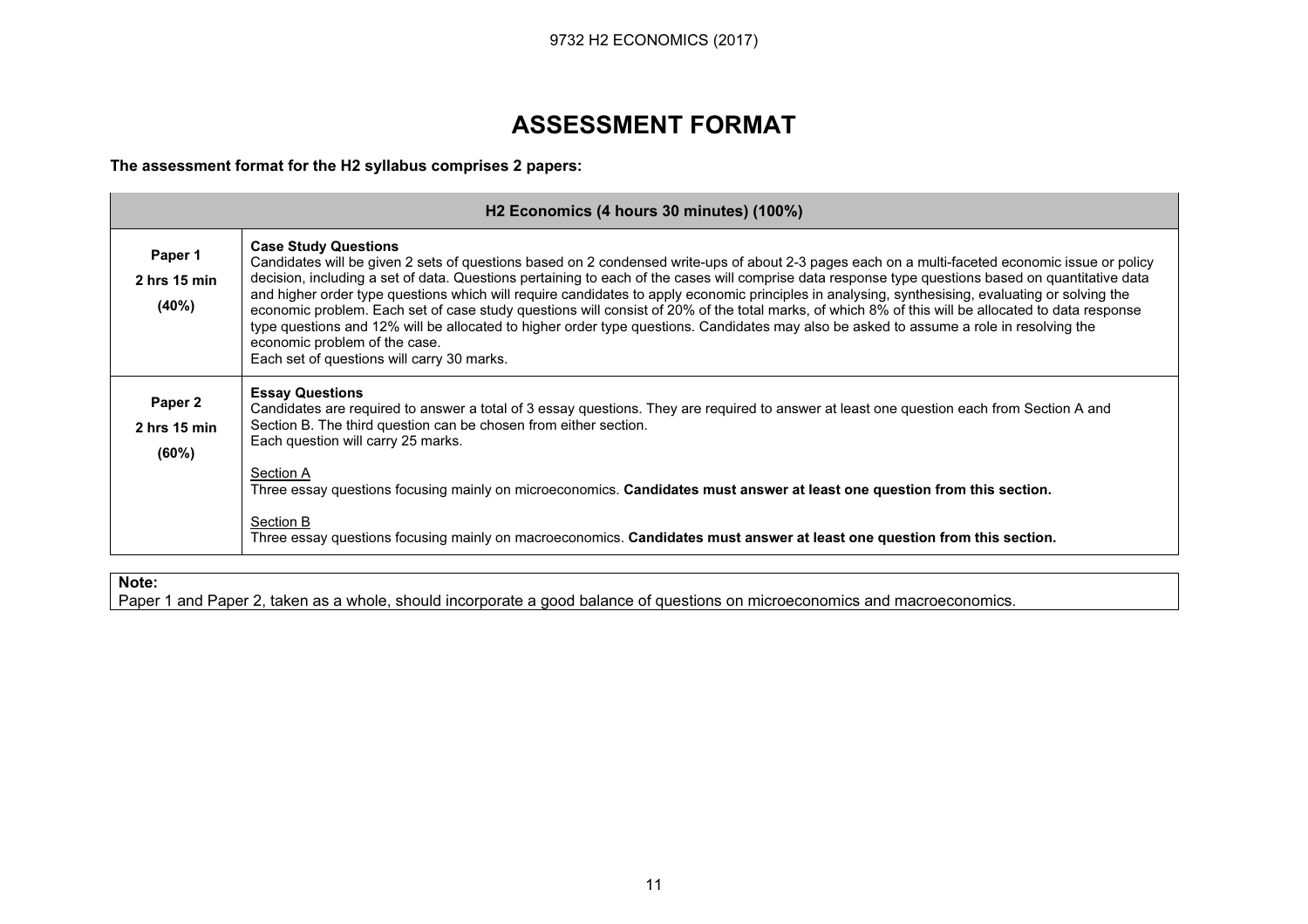# RECOMMENDED READING

| 1. General Texts                                          | <b>Title</b>                                                  | <b>Publisher</b>                     | Year |
|-----------------------------------------------------------|---------------------------------------------------------------|--------------------------------------|------|
| Bamford, Colin et al                                      | Cambridge International AS Level<br>and A Level Economics     | <b>Cambridge University</b><br>Press | 2010 |
| Beardshaw, John et al                                     | Economics: A Student's Guide<br>5th Edition                   | Pearson                              | 2006 |
| Begg, Fischer and<br>Dornbusch                            | Economics, 8th Edition                                        | <b>McGraw Hill</b>                   | 2005 |
| Case, Karl E and Fair, Ray C                              | Principles of Economics, 8th Edition                          | Pearson                              | 2006 |
| Ekelund, Robert;<br>Ressler, Rand and<br>Tollison, Robert | Economics: Private Markets and<br>Public Choice, 7th Edition  | Pearson                              | 2006 |
| Frank, Robert and<br>Bernanke, Ben                        | Principles of Economics, 3rd Edition                          | <b>McGraw Hill</b>                   | 2007 |
| Ison, Stephen and<br>Wall, Stuart                         | Economics, 4th Edition                                        | Pearson                              | 2006 |
| Lipsey, Richard G and<br>Chrystal, K Alec                 | Economics, 11th Edition                                       | <b>Oxford University Press</b>       | 2007 |
| Mankiw, Gregory                                           | Principles of Economics, 5th Edition                          | Cengage Learning                     | 2008 |
| McConnell, Campbell R and<br>Brue, Stanley                | Economics: Principles, Problems and<br>Policies, 17th Edition | <b>McGraw Hill</b>                   | 2008 |
| McEachern, William A                                      | Econ Micro 2, 2nd Edition                                     | Cengage Learning                     | 2010 |
| McEachern, William A                                      | Econ Macro 2, 2nd Edition                                     | Cengage Learning                     | 2010 |
| Miller, Roger                                             | Economics Today, 15th Edition                                 | <b>Prentice Hall</b>                 | 2010 |
| O'Sullivan, Arthur et al                                  | Principles of Economics, 1st Edition                          | Pearson                              | 2007 |
| O'Sullivan, Arthur and<br>Sheffrin, Steven M              | Economics: Principles and Tools,<br>6th Edition               | <b>Prentice Hall</b>                 | 2009 |
| Parkin, Michael                                           | Economics, 8th Edition                                        | Economics                            | 2007 |
| Quah, Euston; Wilson, Peter<br>and Mankiw, N Gregory      | Principles of Economics: An Asian<br>Edition                  | Cengage Learning                     | 2008 |
| Sexton, Robert L                                          | <b>Exploring Economics, 5th Edition</b>                       | Cengage Learning                     | 2010 |
| Sloman, John                                              | Economics, 7th Edition                                        | <b>Pearson Education</b>             | 2009 |
| Sloman, John                                              | Essentials of Economics, 5th Edition                          | <b>Pearson Education</b>             | 2009 |